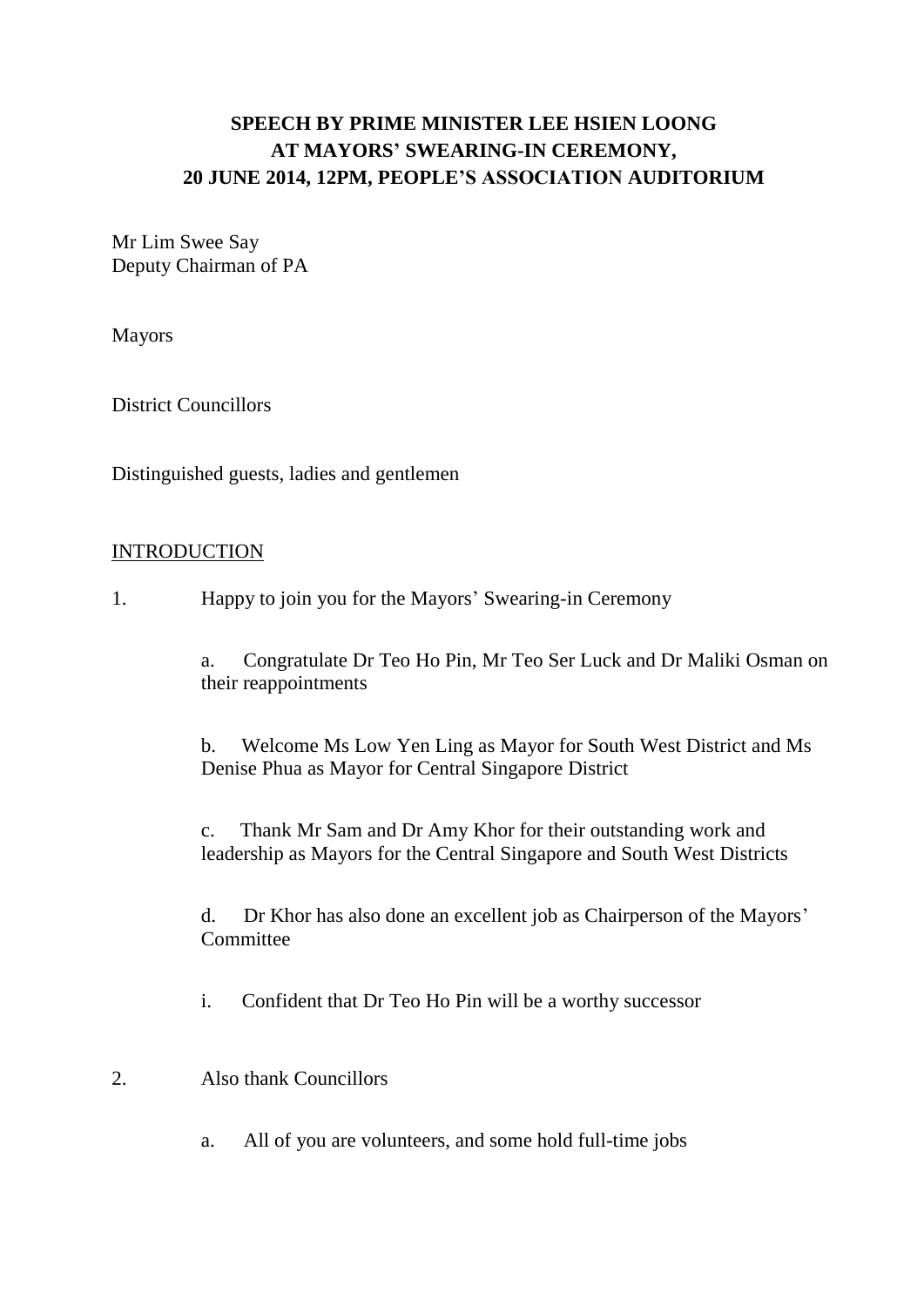b. You have served with commitment and passion, supported the CDCs and Mayors unstintingly, and helped to improve the lives of the residents

c. Thank you very much!

## CDCs' MISSION

3. The purpose of CDCs is to build an inclusive society and strengthen community bonds

- 4. CDCs define their mission in three ways
	- a. Assisting the Needy
	- b. Bonding the People
	- c. Connecting the Community
	- d. i.e. the "ABCs" of CDCs
- 5. CDCs have fulfilled these roles well

a. Designed and implemented your own programmes to serve the needy, and responded quickly to local needs.

b. Introduced activities to bond residents of all races and ages, e.g. strengthening racial harmony, promoting active aging, enhancing emergency preparedness, etc.

c. Mobilised the wider community – private sector, schools, VWOs, volunteers – to serve residents and strengthen our social ties and resilience

6. Many good programmes, e.g.

a. South West CDC's Adopt-A-Rental Block and Adopt-A-Precinct Programmes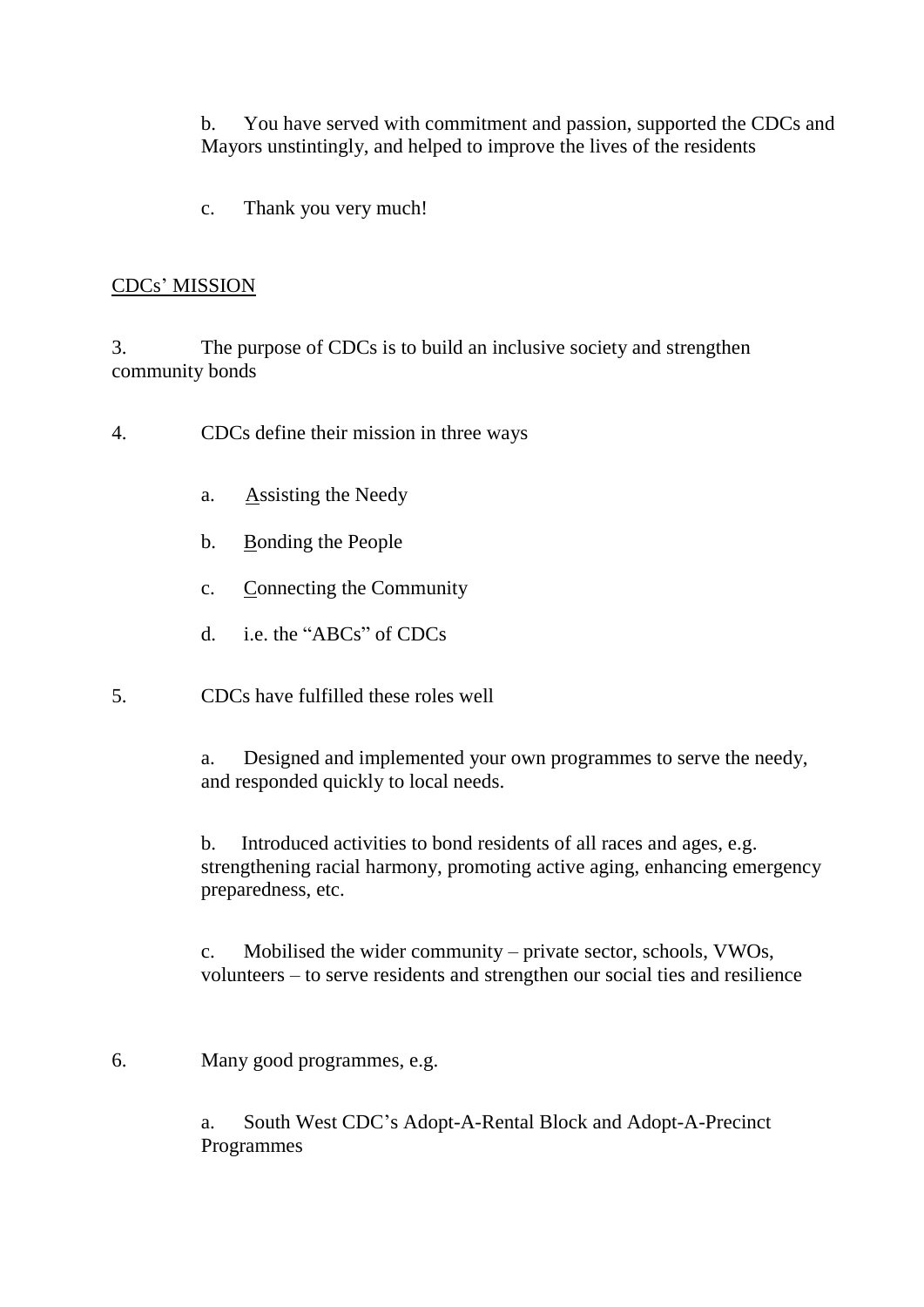i. Volunteers help needy families by donating money, buying food, painting the flat, etc.

ii. Benefitted more than 3,000 households

b. North West SwimSafer Clubs for Seniors

i. Started by a passionate senior who voluntarily coached elderly swimmers for many years

ii. North West CDC saw the benefits of swimming to elders, and expanded the programme to more than 150 seniors

c. South East Neighbours for Active Living Programme

i. In partnership with Eastern Health Alliance, grassroots organisation and social services organisations

ii. To reduce the re-admission rates of the vulnerable elderly at Changi General Hospital

iii. Professional Community Care Team from the Eastern Health Alliance visits the elderly regularly

iv. Students from neighbouring schools and neighbours check in on them from time to time to ensure their health and social well being

d. Well done!

## FUTURE OF CDCs

7. The CDCs' "ABC" mission remains relevant

a. Needy continue to require help, as extended family ties weaken, and more elders live alone or only with their spouses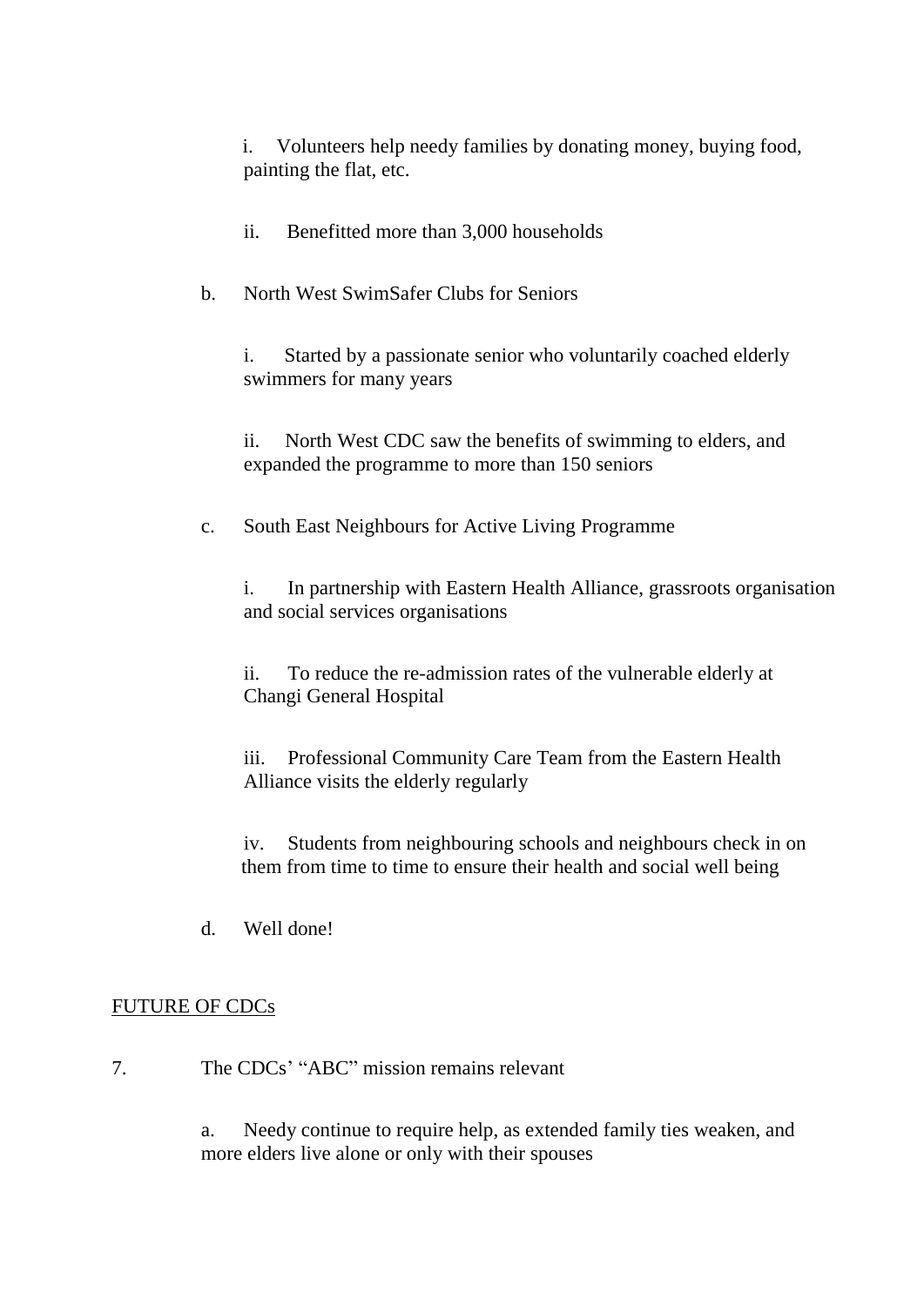b. Social bonds need more tending, as Singaporeans lead busier and more private lives, and have more diverse interests

c. Community involvement must deepen to complement individual effort and Government support in our new Phase

8. Government is focussed on improving people's lives

a. Significantly strengthened our social safety nets, e.g. MediShield-Life, Pioneer Generation Package

b. Enhancing social cohesion between our different ethnic groups, and integrating new arrivals into our society

c. Engaging the community in shaping our future together, e.g. Our Singapore Conversation, MediShield-Life, Ubin Project

9. One way we are implementing policies better on the ground: Social Service Offices (SSOs)

> a. The CDCs' work assisting the needy has shown how useful it is to be close to the ground

b. The 20 SSOs will bring us even closer to Singaporeans

- c. They will
	- i. Administer social assistance to needy families

ii. Help Singaporeans navigate through the "kueh lapis" of Government assistance programmes

iii. Partner the community to improve how we can plan and deliver social assistance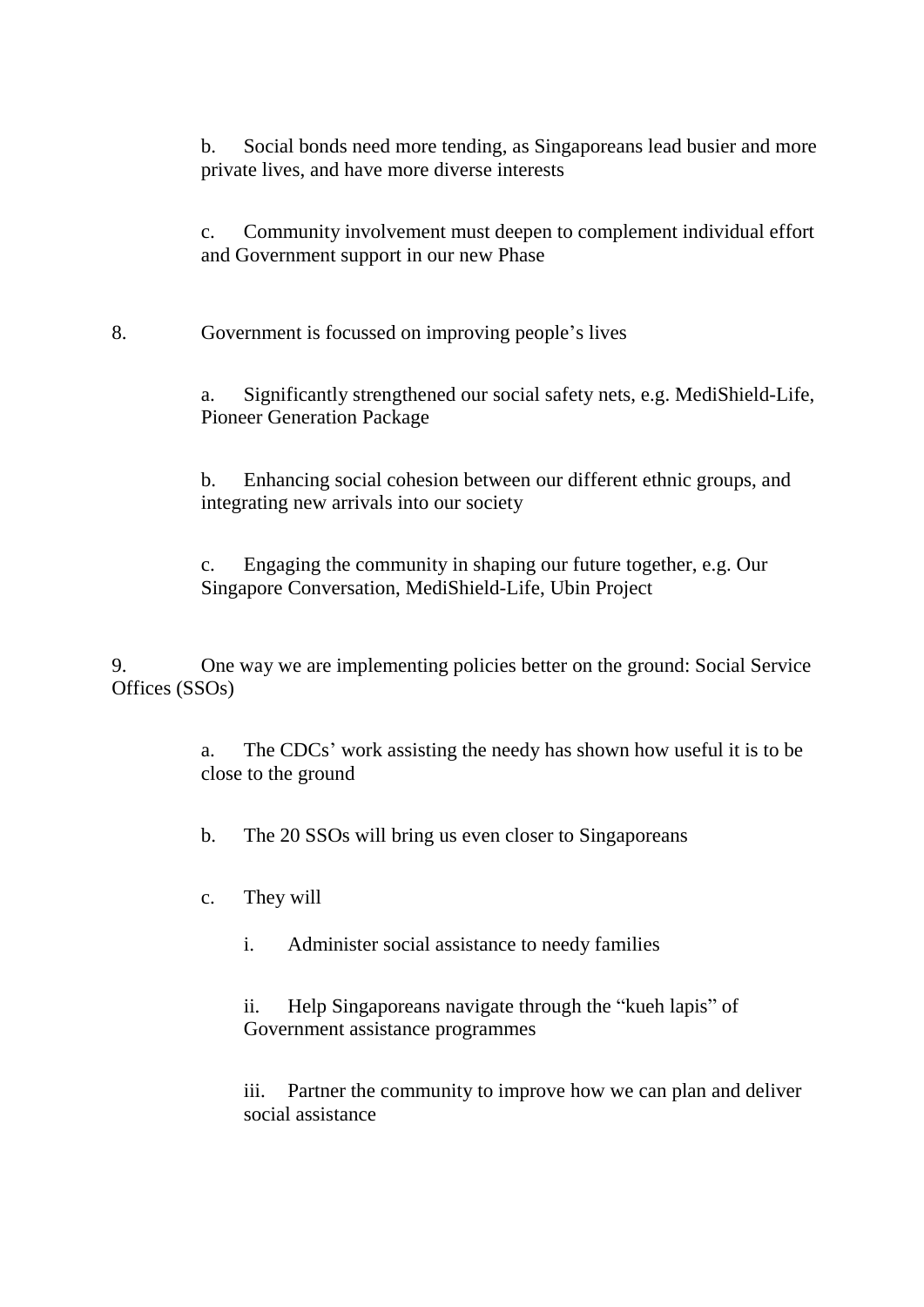10. CDCs continue to play important roles

a. Help to build up the SSOs

i. The Social Assistance Units in all five CDCs have been converted to SSOs

ii. Use your knowledge and networks to help the SSOs start off on the right footing, and strike the right balance between administrative efficiency and personal touch

iii. The SSOs' success is your success

b. Run local programmes to complement the SSOs

i. Go beyond social assistance to promote social mobility, and encourage self-help in the community

ii. Work with other government agencies to identify emerging needs and issues

c. Marshall resources in the wider community – private sector, VWOs, volunteers – to serve Singaporeans

- i. Government cannot and should not do everything
- ii. Community too must support one another
- iii. CDCs should hence do more to

(1) Involve the private sector, by championing Corporate Social Responsibility or encouraging companies to adopt local causes or partner VWOs

(2) Promote volunteerism and a spirit of giving back, especially among those who have done well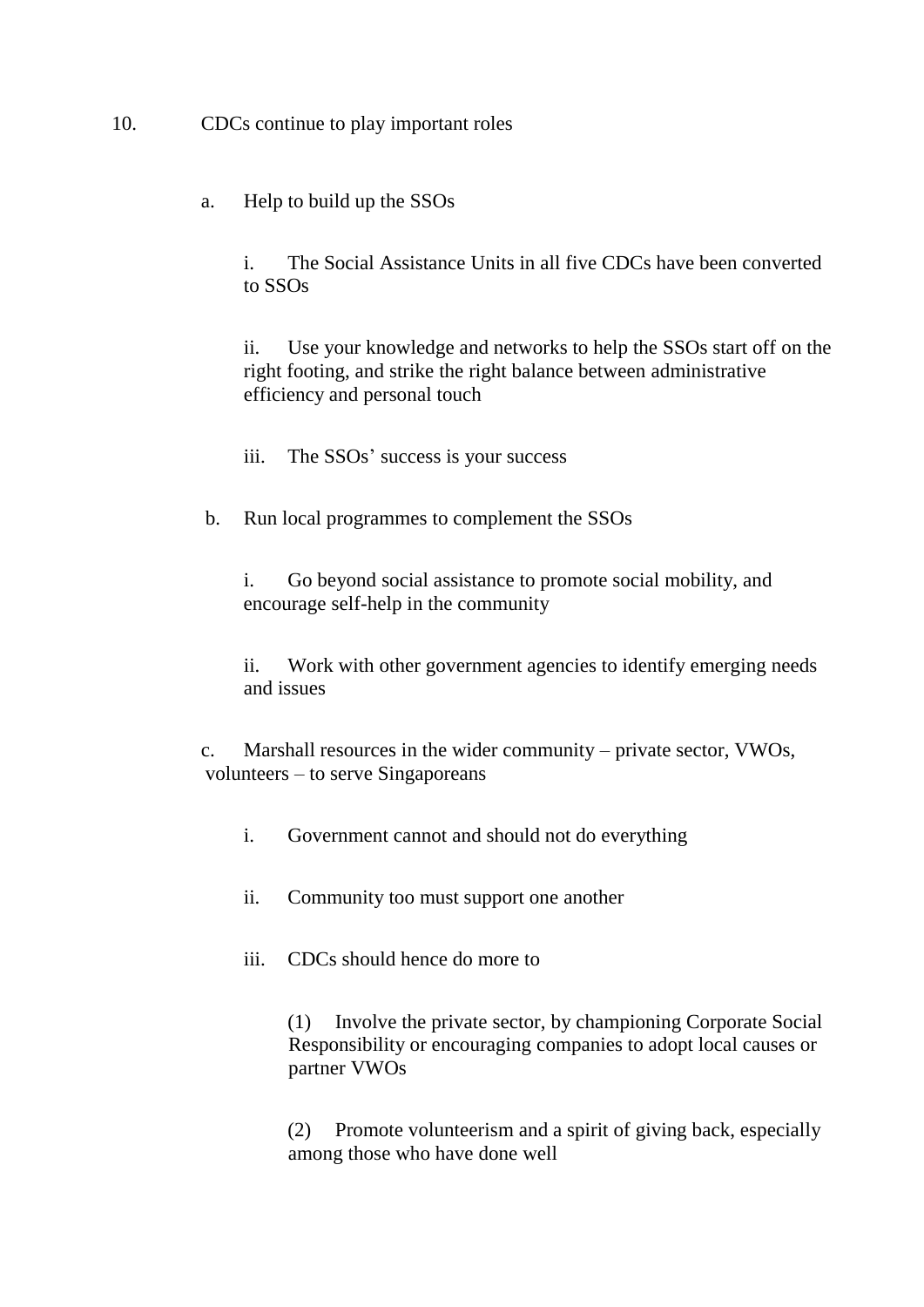11. Cheered that CDCs are partnering SSOs closely, e.g.

a. CatchPlus programme by Central Singapore CDC, Kreta-Ayer GROs and Kreta Ayer SSO

i. Helps children from vulnerable families through mentoring, tuition and enrichment classes

ii. SSOs refer residents with children who need help to the CDC

iii. CDC partner the SSO, GROs and private sector to raise funds, and organise activities for the children

b. North East CDC's Mentoring Programme

i. Complements SSOs' financial assistance by promoting social mobility

ii. Assigns community mentors to lower-income students, to guide students and encourage them to aim high

iii. Presently in East View Primary School, but will extend this to more students and volunteers in NE District

## **Mayors' Roles**

- 12. Mayors play key roles in leading the CDCs
	- a. Motivating their councillors, grassroots leaders and volunteers
	- b. Encouraging new ideas to help the community
	- c. Most importantly, serving the people with all their heart
- 13. Urge Mayors to use the next few years well